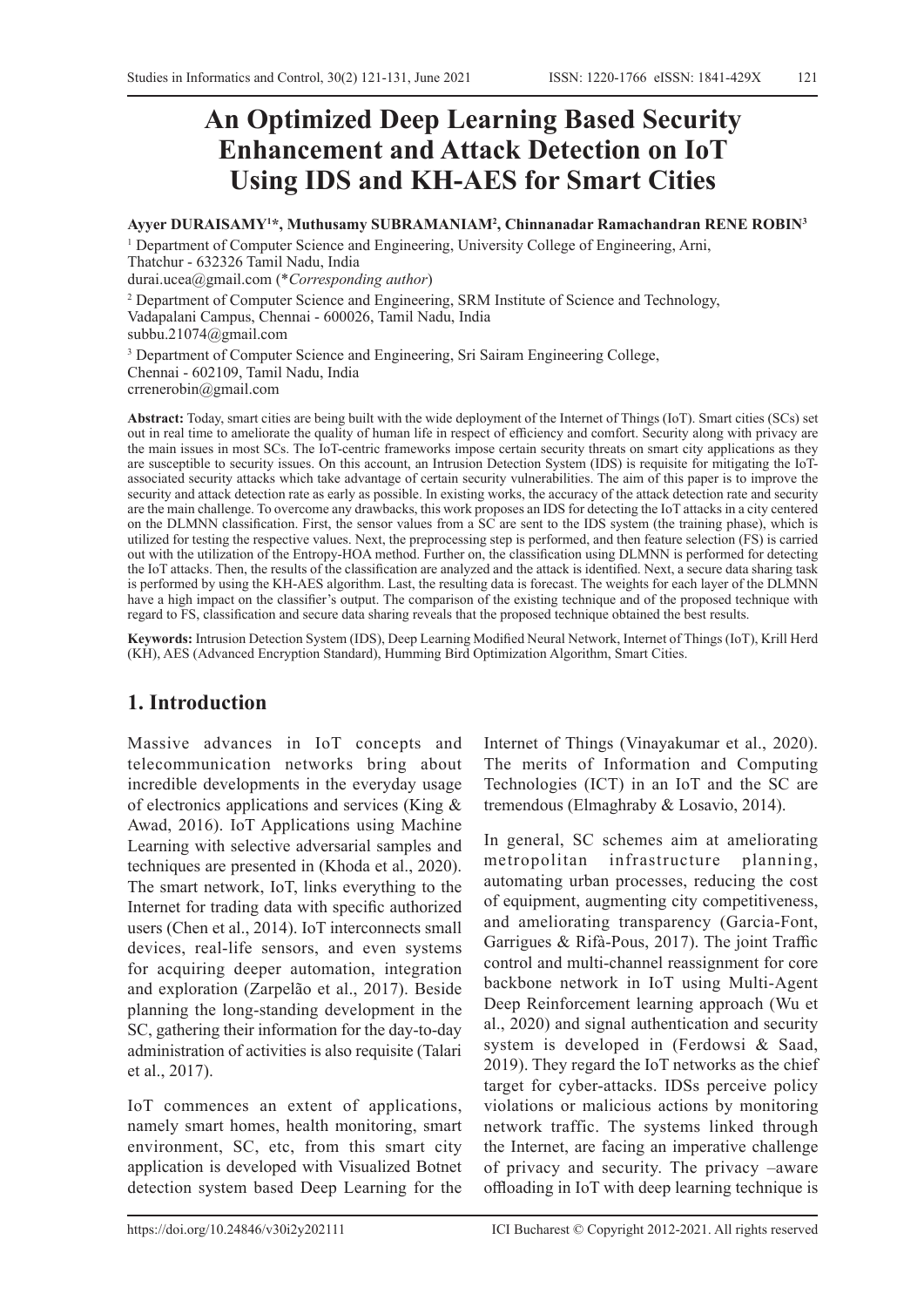presented in (He, Jin & Dai, 2019). IoT systems could be accessed from any place through the untrusted network, that is, Internet. This makes the IoT networks unsecure in case of malicious attacks. The confidential information might be exposed anytime if the security-related issues are unaddressed. On this account, addressing the security issues is highly requisite. 3D Finger Knuckle Identification is proposed in (Cheng & Kumar, 2020). The cognitive privacy middleware for environmental IoT using deep learning technique is presented in (Elmisery, Sertovic & Gupta, 2017). The deep learning (DL) methodology for cyber-security is performed so as to enable the recognition of attacks on social IoT. The DL model's performance was contrasted against the machine learning approach, and also attack detection was performed over the centralized system. Reconfigurable cryptographic Cortex-M0 Processor with memory computing for IoT Security application is analysed in (Zhang et al., 2018). A SC approach encompasses 2 notable security challenges like (i) how to discover the zero-day attacks which take place from disparate protocols of IoT systems in a SC's cloud data center, presuming that the countless attacks are concealed in IoT devices, (ii) how to ascertain an approach for intelligently detecting cyber-attacks (Elmaghraby & Losavio, 2014). Securing IoT Against CPA (Correlation Power Analysis) Attacks using AES with masked approach is presented in (Yu & Köse, 2017). The developers needed to improve disparate techniques for recognizing infected IoT devices. This research contributes to improving the smart city application widely and to enhancing the optimization-based AES for an effective analysis.

In the proposed work, the deep learning-based security enhancement and attack detection are performed. The AES approach is analyzed with a novel strategy called IDS and KH-AES. Krill Herd optimization is used on the feature section of Deep learning neural network model. This is designed for smart city application-based utilities. This paper is organized as follows. Section 2 presents the literature review of various studies and techniques. Section 3 sets forth the proposed algorithm and process flow. Section 4 discusses the experimental results and presents a comparative analysis of attack detection. Section 5 concludes the proposed work efficiency in attack detection of smart cities with suggestions of possible future applications.

# **2. Literature Review**

Various research works are analyzed and reviewed for obtaining best security performance for IoT application. Here various optimization approaches are discussed and reviewed based on performance metrics evaluation.

Deng et al. (2018) detailed the security issues of IoT and also emphasized the necessity for IDS. Disparate sorts of IDSs were analysed, and their IoT application was modelled. The uses of disparate IDSs were contrasted and a plan for the subsequent research phases was made. Network IDS had become a hot problem by utilizing the ML technique and also data mining.

Li et al. (2019) presented a generic approach of collaborative blockchained signature-based IDSs termed CBSigIDS, which could generate and update a trust (key) signature DB in a collaborative environment of IoT. The proposed approach could offer verified distributed structures deprived of the requisite of the trusted intermediaries.

Dawoud et al. (2018) presented a secure IoT approach centered on Software Defined Networks (SDN). Here, the process was generalized for the incorporation of SDNs to IoT. An IDS centered on DL was deployed and a Restricted Boltzmann Machine was employed for the detection approach.

Bu, Isakov & Kinsy (2019) planned and applied a secure and robust strategy for facilitating sensitive information-sharing in IoT. It had 2 noteworthy features that is: i) the scheme utilized Threshold secret sharing for separating the data onto shares to be held by every device in the structure. Here, the data could solely be retrieved by the collaborative groups of devices. ii) The methodology ensured the integrity and privacy of data albeit there were countless collusive and sophisticated attackers who could take control over the device.

Ghosh & Grolinger (2021) have presented the edgecloud computing for Internet of Things based Data Analytics review. Here the embedded intelligence approach for the Edge cloud is performed based on Deep Learning approach. SDN-centered adaptive approach for defending SC applications against DoS attacks is termed SEAL (SEcures and AgiLe).

Bui et al. (2017) have discussed the AES Datapath Optimization Strategies for Low-Power and Low-Energy Multi-security-Level Internet-of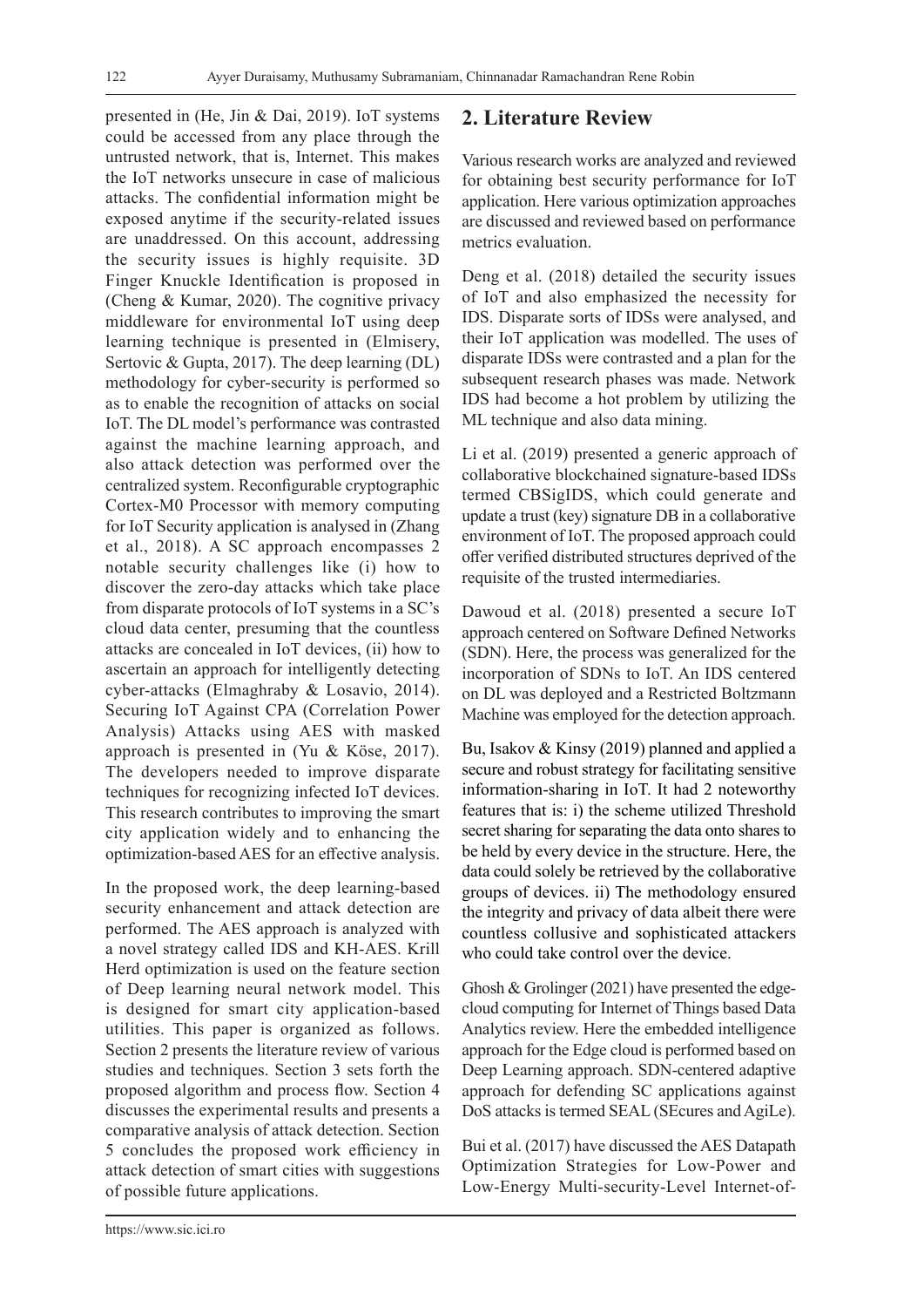Things Applications. The work proposed an IoT framework for addressing the loT cyber-threat in a SC, which was intelligent in many applicationspecific frameworks.

# **3. Proposed Methodology**

In the proposed work, the sensor values are provided to the IDS for testing. The IDS system is trained to perform testing, which uses the dataset, namely NSL-KDD (Network Security Laboratory- Knowledge Discovery and Data Mining) for training. It has several steps. In the initial stage of preprocessing, the input data is converted into crisp data and it is bifurcated into six attack types, called DoS, U2R, Probing, R2L, normal and unknown. Then Min-Max Normalization is performed and it classifies the attacks into attacked and non-attacked (Normal data). This analyses normal and abnormal rating; if it is abnormal, issue is predicted in SC.

Subsequently, the result is evaluated and analogized to the existing system. The proposed method can be explained by means of the structural design in Figure 1.

# **3.1 IoT Sensor Values from Smart Cities**

Sensing is at the hub of smart infrastructures, which can check themselves and function based on their intelligence. Utilizing sensors to observe public infrastructures, for instance roads and bridges, along with buildings, provides cognizance which facilitates a more efficient utilization of resources, centered on the data amassed by means of these sensors. Here the NSL-KDD dataset is used for this analysis. The values of SC are taken for training state of IDS for detecting the attacks. The IDS is trained for detecting the attacks in IoT.

# **3.2 Intrusion Detection System**

Data collection is the initial and important step for intrusion detection. The data source type and accumulated data location are the two determinate components in the design of IDS. In order to provide the best suitable protection to the focused host or networks, these evaluation metrics are suggested. In the research area of IDS, numerous researchers are using different datasets for their analysis on the intrusions' detection. The KDDCUP, ISCX, and also NSL-KDD are the extensively used datasets.

# **3.2.1 Attack Data Set**

In the proposed work, NSL-KDD dataset is utilized for IDS, which is in the CSV format for model validations. The dataset has normal and attack data, which exhibits the traffic compositions with intrusions. The dataset encompasses various sorts of attacks as follows. But, the actual data-set comprised [125,973] records and [22,544] records of training and testing states, respectively. In this work, eighty  $(\%)$  of data is employed for training, and twenty (%) data is used for testing reasons.



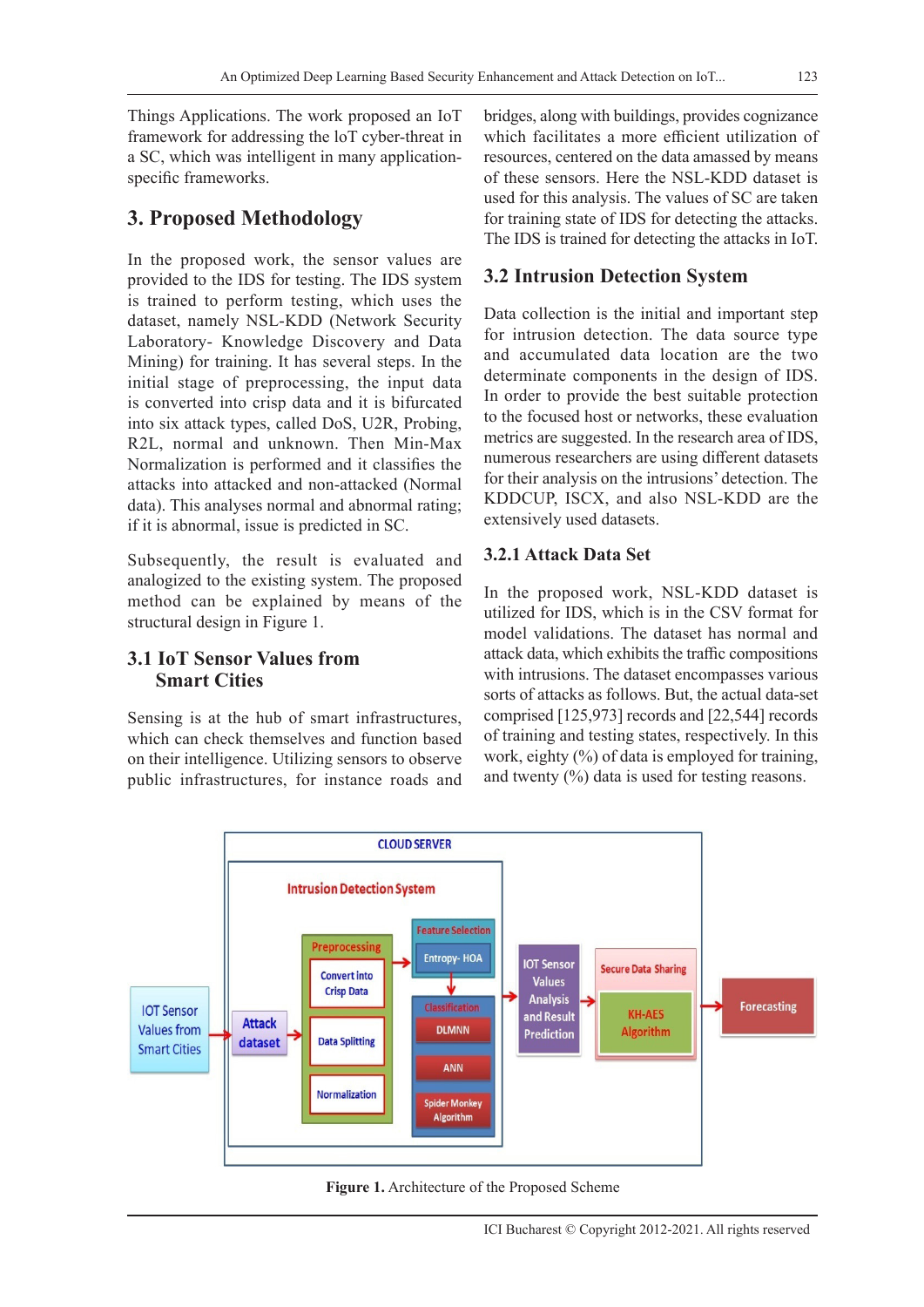#### **3.2.2 Preprocessing**

In the proposed work, the preprocessing step includes three steps. The crisp data conversion, splitting, and normalization are performed in this process. First, the input data is transformed into crisp data, and then converted data is seperated into attack type. Afterwards, the normalization step is carried out.

#### **3.2.2.1 Normalization**

This process scales the attribute data to fit them to a particular gamut. Though there are several sorts of normalization techniques, Min-Max Normalization is the one utilized here. This transmutes *D* to  $N_{p_a}$  that fits to the gamut [0.1] and is written as

$$
N_{Ra} = \left( \left( \frac{(D - D_{Mn})}{(D_{Mx} - D_{Mn})} \right) * (1 - 0) + 0 \right) \tag{1}
$$

where,  $N<sub>n</sub>$  denotes the normalization, zero and one denote the range and  $D_{Mx}$  and  $D_{Mn}$  are the maximum and minimum values of data.

#### **3.2.3 Feature Selection**

Eliminating the insignificant features and concentrating only on the important features may increase the execution speed of the process. FS technique simplifies a dataset by reducing its dimensionality and identifying pertinent underlying features without sacrificing prognostic accuracy. In the proposed work, hummingbird optimization algorithm (HOA) is used for FS. The hummingbird algorithm uses entropy model rather than levy flight behavior. So this algorithm is named Entropy – HOA.

#### **3.2.3.1 Entropy-HOA**

A stochastic optimization approach that emulates the foraging behavior of hummingbirds is HOA. The qualities of food sources are considered as the fitness function values, whereas the best food source is regarded as the optimal solution. The HOA embraces '2' phases that is i) self-searching ii) guided searching**.** The initialization of HOA is done by the following formula

$$
Q_i = U_b - R_a \cdot (U_b - L_b) \tag{2}
$$

where  $Q_i$  is the position of the *i*th hummingbird in the population  $(i \in I, 2,...N)$ , *N* is the populace size, and  $L_b$  and  $U_b$  signify the lower bound and the upper bound of the variables in the search space, respectively.  $R_a$  represents a random number betwixt zero and one.

#### **a) Self Searching Space**

Consider *N* the number of hummingbirds with populace size  $i = 1,2,3...N$  with *D* dimensional variables in its search space. Presume that  $Q_i^t = Q_{i,l}^t, Q_{i,2}^t, \dots, Q_{i,D}^t$ *t i,2 t*  $Q_i^t = Q_{i,l}^t, Q_{i,2}^t, \dots, Q_{i,D}^t$  denotes the *i*th hummingbird in *t*th generation. Here, hummingbirds, based on their own experience, look for better food sources. When they incessantly explore for a better food source, the position of each hummingbird is updated based on its former gradient information

$$
Q_i^{t+1} = Q_i^t + R_a \cdot \left(Q_i^t - Q_i^{t-1}\right) \tag{3}
$$

Here,  $Q_i^t$  and  $Q_i^{t-1}$  represent the positions of the *i*th hummingbird at the *t*th and *t-1*th generations, respectively, and  $R_a$  is a random value in the gamut [0, 1]. The new position of the hummingbirds is produced by applying the entropy model as follows

$$
E(Q) = \sum_{i=1}^{N} Q_i \log_2 Q_i \tag{4}
$$

Here,  $E(Q)$  is the entropy of  $Q$ , and  $N$  denotes the population size.

### **b) Guided-Searching Phase**

Here, the current best bird is termed as the territory bird (TB), whereas the others are alluded to as following birds (FB). This sort of behavior is formulated as:

$$
Q_i^{T,t+1} = Q_i^{T,t} + R_d \cdot \lambda \tag{5}
$$

Here,  $Q_i^{T,t}$  signifies the TB's position in a *t* generation;  $\overline{R}_d$  denotes an arbitrary value in the gamut [-1, 1], whereas  $\lambda$  stands equal to  $( 0.1 \cdot (U_b - L_b)$ . Also, the FBs move in 2 ways.

When the FBs could not spot the TB, they quickly move toward the next TB

$$
Q_j^{F,t+1} = Q_j^{F,t} + R_a \cdot (Q^{T,t} - MF.Q_j^{F,t})
$$
 (6)

where MF refers to maximum frequency search of whole population.

When the FBs find the TB, the FBs randomly fly around. In the process of escaping, the FB *j* randomly picks its companion  $s(s \neq j)$  to follow.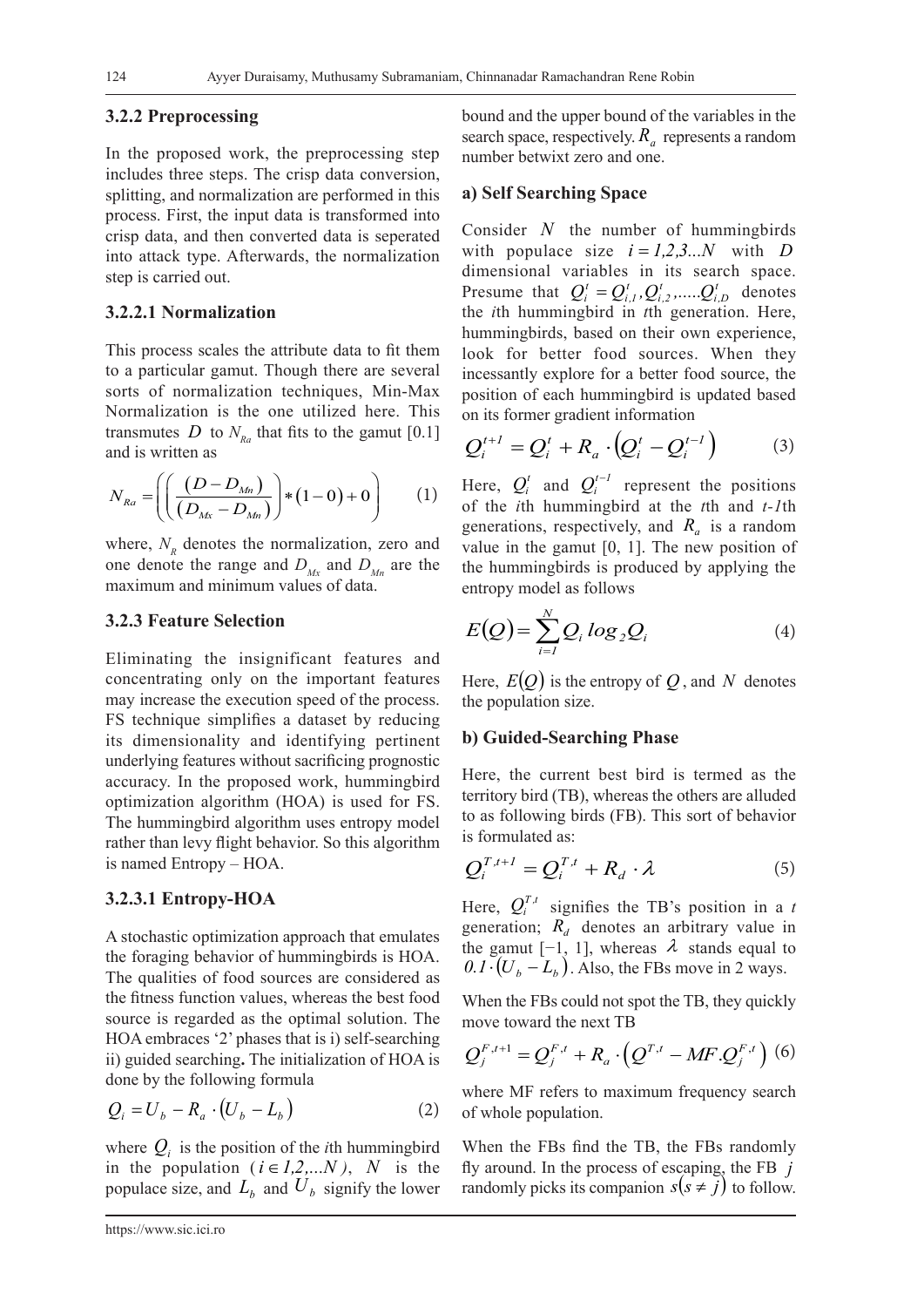The bird *j* moves toward bird *s* if the position of bird  $s(Q_s)$  is better. But, if  $Q_s$  is worse, then bird *j* travels away from bird *s*. Forbye, this process is evaluated as

$$
Q_j^{F,t+1} = Q_j^{F,t} + R_a \cdot (Q_s^{F,t} - Q_j^{F,t}) \text{ if } F_i Q_s^{F,t} \le F_i Q_j^{F,t}
$$
\n
$$
Q_j^{F,t+1} = Q_j^{F,t} - R_a \cdot (Q_s^{F,t} - Q_j^{F,t}) \text{ if } F_i Q_s^{F,t} \ge F_i Q_j^{F,t}
$$
\n(8)

Combining the '2' states, the movement pattern of the FBs is written as

$$
\text{If} \quad PF' \ge R_a
$$

#### Perform step 1 using equation (6)

Else, perform step 2 using equations (7) and (8) where *PFt* indicates the probability that the FBs are noticed by a TB and is evaluated as

$$
PF' = \frac{R_k \left( F_i Q_j^{F,t} \right)}{N - 1} \tag{9}
$$

Where  $R_k \big( F_i \mathcal{Q}_j^{F,t} \big)$  signifies the rank of the FB *j* amongst other FBs in the populace. The border control strategy employed to avert an invalid search could be expressed as:

$$
Q_{i,d}^t = L_b - R_a \cdot (U_b - L_b) \text{ if } Q_{i,d}^t < L_b \text{ or } Q_{i,d}^t > U_b \tag{10}
$$

#### **3.2.4 Classification using DLMNN**

The above-selected features are classified with the utilization of DLMNN. This network utilizes the SMO algorithm for optimizing its weights. The subsequent hidden layer (HL) has countless hidden nodes. Those nodes sum the product values of the input and weight vector linked to each input. The weight functions of DL-Neural Network are welloptimized by employing the SMO algorithm. The activation operation is performed and its output is taken from successive layer. The performance of the DLMNN is further expressed in Figure 2. The DLMNN classification entails the steps below:

**Step 1:** Consider the Feature values of disparate data and the respective weights, and express them as

$$
F_i = \{F_1, F_2, F_3, \dots, R_n\}
$$
 (11)

$$
W_i = \{W_1, W_2, W_3, \dots, W_n\}
$$
 (12)

**Step 2:** Find the product values of the inputs and the arbitrarily picked weight vectors and then sum up those product values.

$$
S = \sum_{i=1}^{n} F_i W_i \tag{13}
$$

Where,  $S$  - Sum value,  $F_i$ - Input and  $W_i$ - Weight.

**Step 3:** Ascertain the 'activation function' (AF), which is written mathematically as follows.

$$
M_i = f\left(\sum_{i=1}^n F_i W_i\right) \tag{14}
$$

 $M<sub>i</sub>$  denotes Motion induced on activation function. The AF (Ai) category has Gaussian function  $(f(R))$ , which is expressed as

$$
f(R) = e^{-F_i^2} = A_i
$$
 (15)

**Step 4**: State the next HL's output as

$$
Y_i = B_i + \sum C_i W_i \tag{16}
$$

where  $B_i$ - Bias value,  $W_i$ - Weight between the input and the HLs and  $C_i$ -Values modified while applying the AF.

**Step 5**: Perform the aforesaid 4 steps for each layer in the DLMNN and evaluate the output unit by summing up the input signals' weights for obtaining the value of the output layer neurons

$$
O_i = B_i + \sum P_i W_j \tag{17}
$$

where  $P_i$  - Value of the layer that precedes the output one,  $W_i$  - Weights of the HL,  $O_i$  - Output unit

**Step 6:** Contrast the network output and the target value and evaluate the value of the difference between them. The resulting difference value is termed as the error signal and is mathematically written as

$$
E_r = D_i - O_i \tag{18}
$$

Here,  $E_r$  - Error signal,  $D_i$  - Aimed target output and  $O_i$  - Classifier's current output.

**Step 7:** Contrast the output unit and the targeted value and ascertain the related error. Based on this error,  $\delta_i$  value is evaluated.  $\delta_i$  is employed for allocating the error at the output back to other units on the network.

$$
\delta_i = E_r[f(O_i)] \tag{19}
$$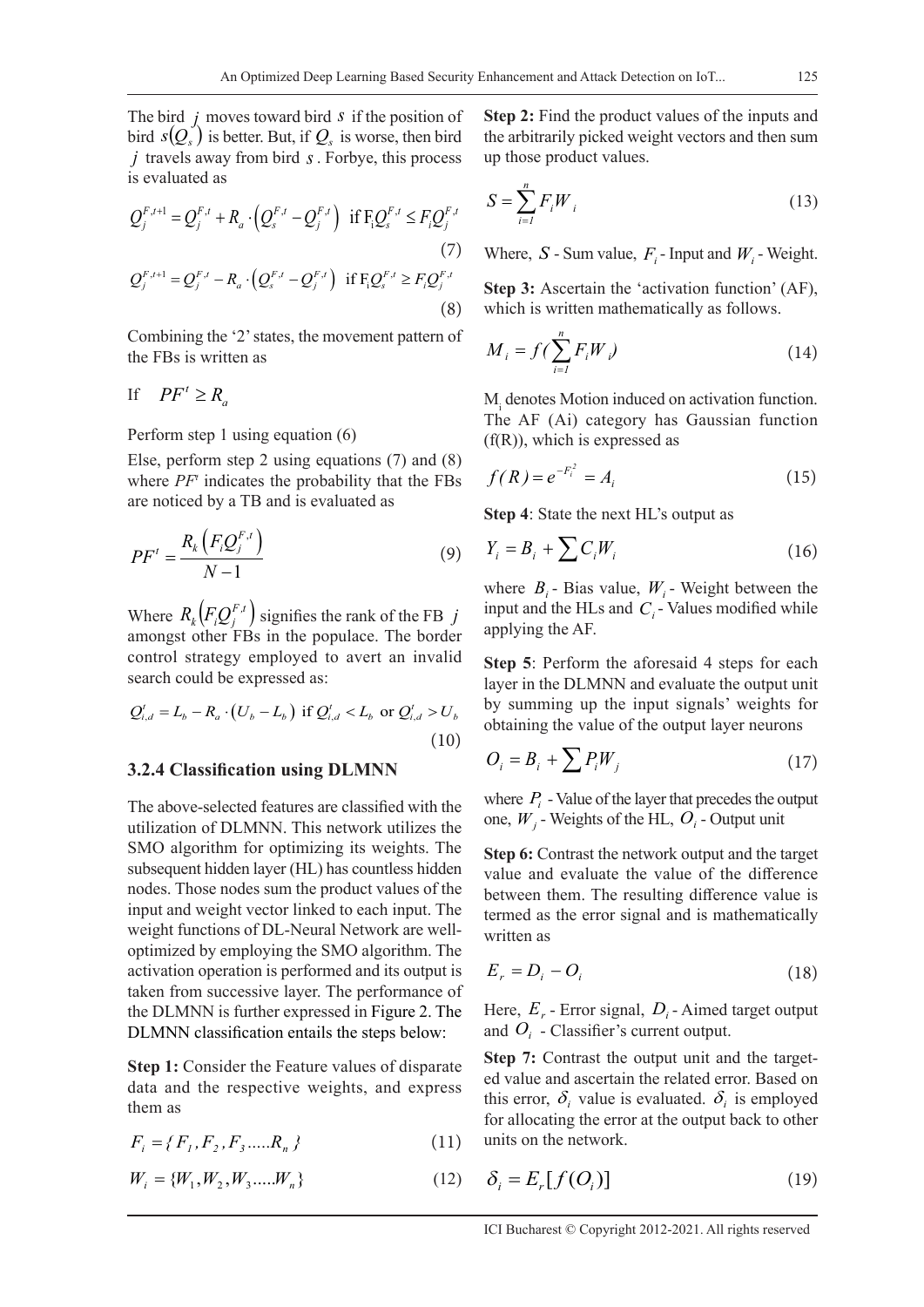**Step 8:** Utilize the BP methodology to assess the weight correction and this relation is rendered as

$$
wr_i = \alpha \delta_i(F_i)
$$
 (20)

Here,  $wr_i$  - Weight correction,  $\alpha$  - Momentum term,  $(F_i)$  - Input vector and  $\delta_i$  - Error disseminated in the network.

#### **3.2.4.1 Spider Monkey Algorithm (SMO)**

A populace-centered stochastic algorithm that is defined by the smart food foraging behavior of spider monkey (SM) is the SMO algorithm. The steps in the SMO are as follows.

**Step 1:** Instigate the populace of *N* SMs. This population is implied as D-dimensional vector  $S_i$ , where  $i = 1,2,3...N$ . Also, initialize every  $S_i$  with the below formula

$$
S_{ij} = S_{Mj} + \varphi \times (S_{Xj} - S_{Mi}) \tag{21}
$$

$$
\gamma_i = \gamma_i^{best} + B_i^{best} \tag{22}
$$

 $\phi \in (0,1)$ ,  $S_M$  and  $S_X$  denote the lower and upper bounds of  $S_i^{w_j}$  in *j*th direction. Here,  $V_f$ -Foraging speed,  $B_i^{best}$  -Best solution, and  $\omega_f$  - Inertia weight for foraging.

#### **Step 2:** Local Leader Phase (LLP)

This is the next phase. Based on the experience of LL together with that of group members, SMO modernizes its current location. After contrasting the fitness new location with the present location, it implements greedy selection.

#### **Step 3:** Global Leader Phase (GLP)

This phase starts after finishing LLP. The SMO modernizes its position based on the GL's experience in addition to that of the local group members. It is evaluated with the equation below

$$
S_{\text{Nij}} = S_{ij} + \text{rand}[0,1] \times (GP_i - S_{ij}) + \text{rand}[-1,1] \times (S_{ri} - S_{ij})
$$
\n(23)

Here, *GPj* implies the GL's location in the '*j*th' dimension and  $j \in \{1,2,...,D\}$  indicates arbitrarily picked value and  $S_i$ <sup>,</sup> updates the location. The probability is computed by using its fitness and is expressed as

$$
P_i = 0.9 \times \frac{F_i}{F_{max}} + 0.1
$$
 (24)

#### **Step 4:** Global Leader Learning

The GL modifies its location utilizing certain greedy schemes. Best fit solution in the present swarm is picked as a GL. It checks whether the GL's position is modernized or not and accordingly manipulates the global limits.

#### **Step 5:** Local Leader Learning (LLL)

The LL utilizes certain greedy approaches to modify its position. Best fit solution existent in the swarm is picked as a Global Leader. It validates whether the LL's position is modernized or not and consequently manipulates the local limits.

#### **Step 6:** LL Decision (LLD)

The LLD phase assists in the group re-initialization when its LL does not update its position to a certain Local Leader limit. This re-initialization leads the group members in the feasible region into the infeasible one.

#### **Step 7:** GL Decision

When the GL is not updated for a certain Global Leader limit, the entire swarm is bifurcated to groups. Here, Global Leaders are picked for newly created sub-groups with the aid of GLD process.

# **3.3 Result of Analysis State and Prediction State**

In the classification phase the attacks are classified into 2 disparate datasets called attacked and nonattacked. The normal data is utilized for prediction of other kinds of issues like traffic management, structural health monitoring, pollution prevention, parking optimization, waste management, intelligent transportation and smart buildings.

### **3.4 Secure Data Sharing Using KH-AES**

The predicted results are sent to the user using Krill Herd – Advanced Encryption Standard. The AES is optimized using krill herd optimization algorithm as a key.

#### **3.4.1 AES Approach**

This algorithm is useful for encrypting secret text into a decryptable format. AES that stands as a block cipher was found to have a block length of 128bits.

**Step 1:** Perform SubBytes – It is basically a nonlinear substitution which swaps every byte with another one as per the lookup table (S-box).

**Step 2:** Execute ShiftRows – It signifies transposition which cyclically shifts all rows for a specific number of times.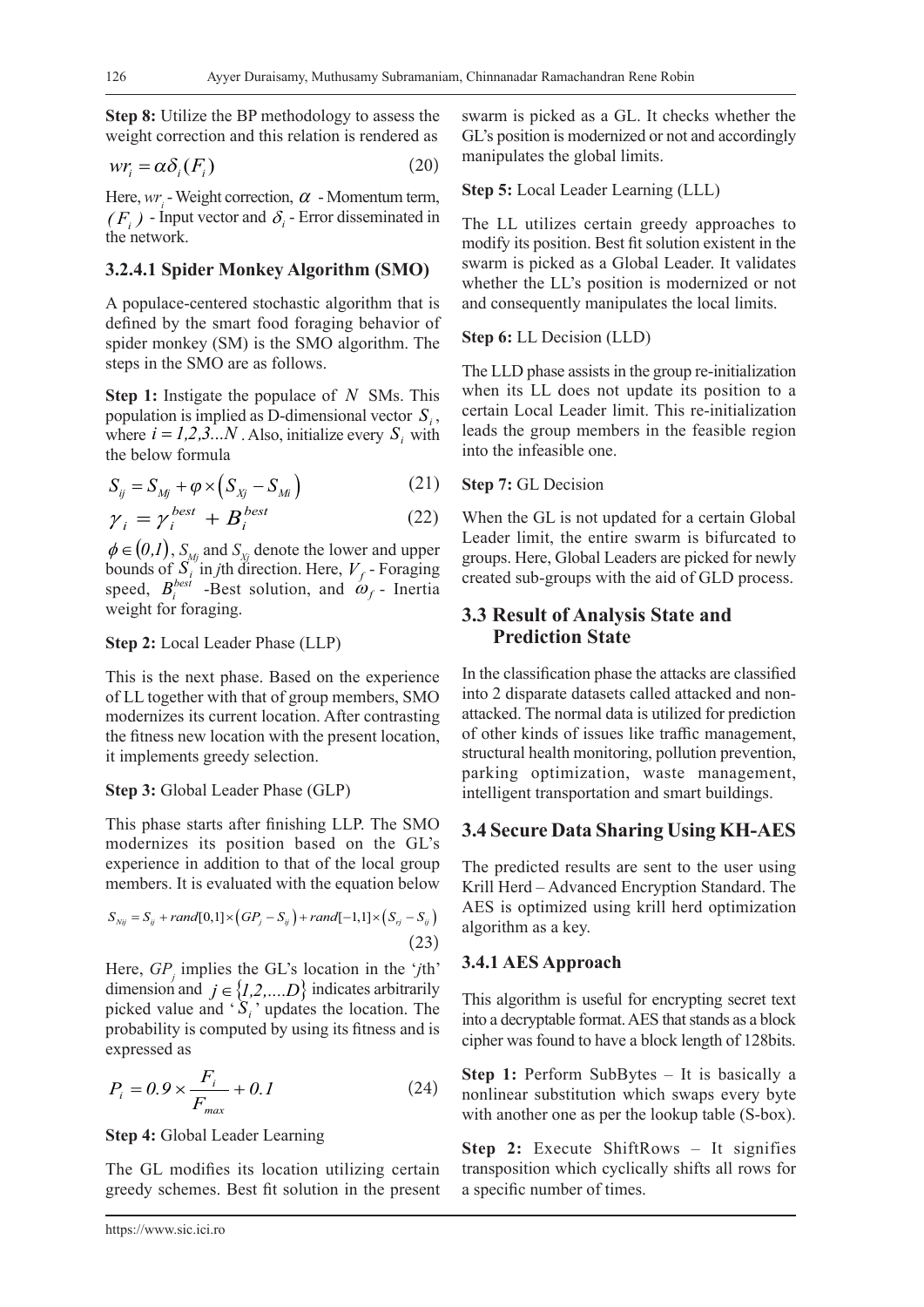**Step 3:** Perform MixColumns – It is a mixing function that functions at the level of the columns by joining the 4-bytes in every column.

**Step 4:** Execute AddRoundKey – It merges every byte with the Round Keys (RK). Here, each RK is a resultant of the cipher key according to a key schedule.

### **3.4.1.1 Krill Herd Optimization Algorithm**

This algorithm, the current heuristic optimization method, follows the conduct of krill individuals (KI). The chief goals of this algorithm are: (1) elevating krill density, and (2) acquiring food. The aspects like: a) Movement stimulated by other KI, b) Foraging activity as well as, c) Random diffusion, highly influences the KI's location. On this account, the Lagrangian model (differentiations d/dt of krill location (Yi)) is utilized for expressing the krill's location:

$$
\frac{dYi}{dt} = M_i + G_i + D_i \tag{25}
$$

Here,  $M_i$  - Motion of other KI,  $G_i$  - Foraging motion and  $D_i$  - *i*th KI's physical diffusion. This algorithm has the following steps:

**Step 1:** During motion, the direction of a KI's movement is evaluated by the density of a) local swarm, b) target swarm, and c) repulsive swarm, which is written as:

$$
M_i^{new} = M^m \alpha_i + \omega_n M_i^{old} \tag{26}
$$

where  $M^m$  signifies the maximal induced speed, and  $^{\circ}$  *M*<sup>old</sup>, represents the motion inertia weight that is in the gamut [0, 1] along with the last motion from optimization, respectively. Here, the gauge  $\alpha_i$  is given as

$$
\alpha_i = \alpha_i^{loc} + \alpha_i^{tar} \tag{27}
$$

Here,  $\alpha_i^{loc}$  - Local effects of neighborhood of *i*th KI,  $\alpha_i^{tar}$  - Best solution direction as of the *i*th KI and  $\alpha_i^{tar}$  is evaluated as

$$
\alpha_i^{tar} = C_b K_{ib} X_{ib} \tag{28}
$$

Here, coefficient  $C_b$  renders the effective  $\alpha_i^{tar}$  for the *i*th KI and is evaluated as

$$
C_b = 2\left(\frac{r+1}{I_{ma}}\right) \tag{29}
$$

Where  $r$  and  $I_{ma}$  are the coefficient factors of local leader phase.

**Step 2:** Evaluate the foraging behavior as

$$
G_i = V_f \gamma_i + \omega_f G_i^{old}
$$
 (30)

where 
$$
\gamma_i = \gamma_i^{best} + B_i^{best}
$$
 (31)

"Vf", "γi" and "ωf" are the factors used on the global leader phase.

**Step 3:** In the physical diffusion of the KI which stands as an arbitrary process, the motion is associated to  $D_i$  and  $\delta$ , which is evaluated as

$$
D_i = D_m \delta \tag{32}
$$

Here,  $D_i$  - Maximal diffusion speed,  $\delta$  - Arbitrary directional vector, whose arrays are in (-1, 1). So the KI position can be given by

$$
Y_i(t + \Delta t) = Y_i(t) + \Delta t \frac{dY_i}{dt}
$$
 (33)

Here, ∆*t* signifies a scale factor of the speed vector and its value is completely contingent on the concerned search space. Also, it must be adjusted with regard to the optimization issue.

### **3.5 Forecasting**

It points to the advancement of possible scope, directions, intensity, along with speed of the environmental change for emphasizing the evolutionary path of the future alterations. Here, the encryption values are decrypted via reversing encryption. After the process of secure data sharing, the outcomes of the normal data are clearly displayed using the LCD monitor. For displaying these results, other disparate issues in SC are easily detected.

## **4. Experimental Results and Discussion**

The proposed work uses in classification FS, and secure data sharing is analyzed based on its performance. This work utilizes the NSL-KDD dataset for the implementation of IDS. The dataset encompasses 125,973 records for training along with 22,544 records for testing procedures; each with forty-one features. The performance of the proposed technique is analysed based on three phases such as: a) Feature Selection (FS), b)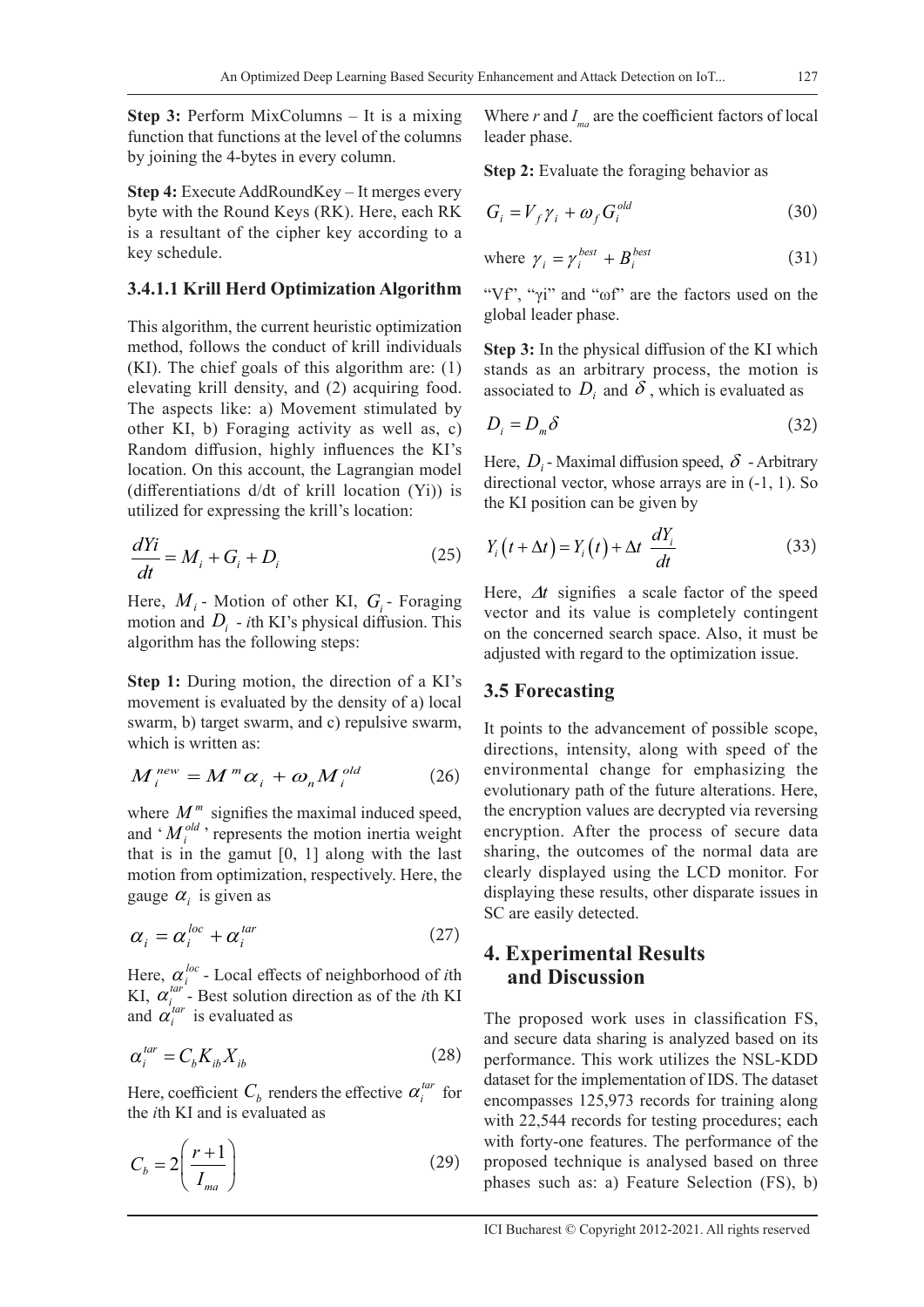classification and c) Secure data sharing. The proposed framework is effectively executed and calculated by Java.

### **4.1 Analysis of Entropy-HOA**

The proposed work uses Entropy-HOA method for FS. It is contrasted with various existing techniques for instance, Particle Swarm Optimization Algorithm (PSO), Cuttlefish Optimization Algorithm (CFA) and Genetic Algorithm (GA) in respect of fitness values (FV). The FVs for 5 numbers of iterations are compared. The comparative values obtained by the proposed and existing approaches are illustrated in Table 1.

Table 1 shows the comparative results for different optimization algorithms. For the first 5 iterations, the existing CFA, GA, and PSO obtain a FV of obtain a FV of 6.4178, 7.2584 and 8.1245, respectively. But the proposed Entropy-HOA gives 10.2354 as a FV, which is higher than the values obtained by other techniques. The FV for every technique increases whenever the number of iterations increases, but the Entropy-HOA method gives the highest FV for all 5 to 25 iterations in contrast with the other techniques. Table 1 can be graphically illustrated by means of Figure 2.



**Figure 2.** Performance Comparison for the fitness value

### **4.2 Analysis of DLMNN Classifier**

The DLMNN classifier is used for classifying the attacks on IoT. The proposed DLMNN classifier is contrasted with other existing techniques for instance K-Nearest Neighbor (KNN), Naive Bayes (NB), Support Vector Machine (SVM), and Artificial Neural Network (ANN). The metrics that are utilized for the evaluation are F-Measure, sensitivity, and accuracy. The comparisons between the performance of the proposed and existing techniques are outlined in Table 2. Table 2 exhibits the metric values acquired by the proposed DLMNN classifier and the existing SVM, NB, KNN, and ANN.

The graphical portrayal of Table 2 is illustrated in Figure 3. Figure 3 illustrates the performance obtained by the proposed DLMNN and existing classifiers. Figure 3(a) contrasts the proposed DLMNN classifier with the existing techniques with regard to sensitivity. The number of nodes mentioned in Table 2 ranges from 20 to 100 regarding sensitivity. Figure 3(b) contrasts the DLMNN and other existing techniques with regard to accuracy. In this case, for 20 nodes, DLMNN provides an accuracy of 90.3%, but the existing KNN, SVM, NB, and ANN give 88.12%, 87.56%, 84.12% and 86.78%". So it clearly displays that the DLMNN achieves the uppermost accuracy for every node compared with other existing techniques. The F-measure is compared for DLMNN and existing techniques as it is illustrated in Figure 3(c). Based on the Figure 3(c), the proposed classifier gives highest F-measure for every number of nodes when compared with the existing classifiers.

#### **4.3 Performance Analysis of KH-AES**

For secure data sharing, the proposed work utilizes KH-AES algorithm. The proposed KH-AES is

| No. of iterations | <b>Fitness Value</b> |         |            |                             |  |  |  |  |  |
|-------------------|----------------------|---------|------------|-----------------------------|--|--|--|--|--|
|                   | <b>CFA</b>           | GA      | <b>PSO</b> | <b>Proposed Entropy-HOA</b> |  |  |  |  |  |
|                   | 6.4178               | 7.2584  | 8.1245     | 10.2354                     |  |  |  |  |  |
| 10                | 7.5684               | 9.2354  | 10.2568    | 12.2547                     |  |  |  |  |  |
| 15                | 9.5478               | 10.2547 | 11.5647    | 14.9874                     |  |  |  |  |  |
| 20                | 10.2547              | 11.2547 | 12.3587    | 16.8745                     |  |  |  |  |  |
| 25                | 12.3547              | 13.5418 | 14.5147    | 18.3547                     |  |  |  |  |  |

**Table 1.** Comparison Results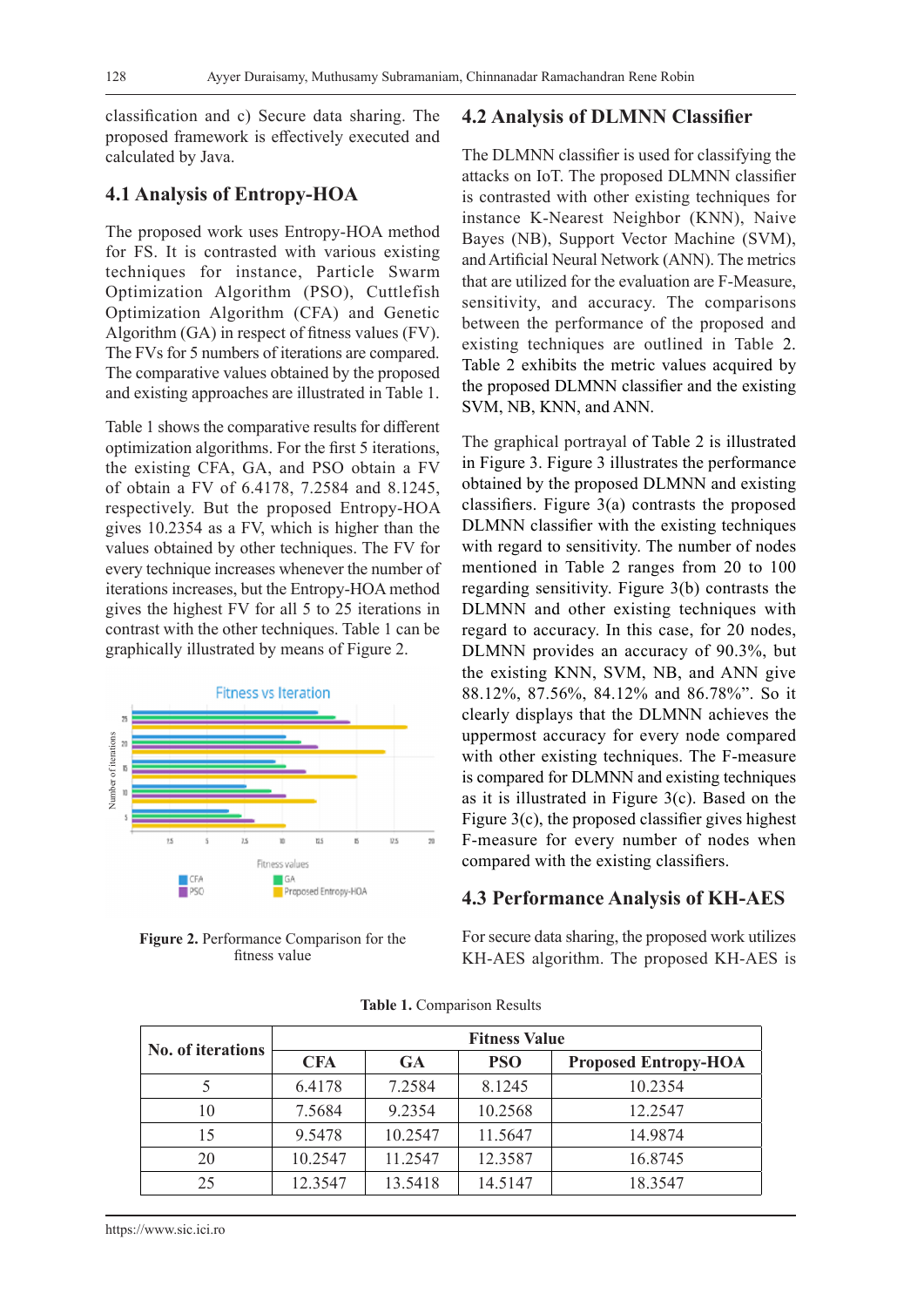| No. of               | Sensitivity $(\% )$ |                |                   |            |            |                         |       | Accuracy $(\% )$ |           |            |                       |                       |  |
|----------------------|---------------------|----------------|-------------------|------------|------------|-------------------------|-------|------------------|-----------|------------|-----------------------|-----------------------|--|
| <b>Nodes</b>         | <b>SVM</b>          | N <sub>B</sub> |                   | <b>KNN</b> | <b>ANN</b> | <b>Proposed DLMNN</b>   |       | <b>SVM</b>       | <b>NB</b> | <b>KNN</b> | <b>ANN</b>            | <b>Proposed DLMNN</b> |  |
| 20                   | 83.87               |                | 85.12             | 86.72      | 87.65      | 89.56                   |       | 84.12            | 86.78     | 87.56      | 88.12                 | 90.3                  |  |
| 40                   | 85.55               |                | 86.88             | 87.66      | 88.9       | 91.6                    |       | 86.23            | 87.24     | 88.67      | 89.87                 | 92.1                  |  |
| 60                   | 89.12               |                | 90.66             | 91.2       | 92.6       | 94.6                    |       | 88.34            | 89.45     | 90.64      | 92.83                 | 94.6                  |  |
| 80                   | 90.77               |                | 91.56             | 92.87      | 94.8       |                         | 96.5  |                  | 91.45     | 92.34      | 94.76                 | 96.4                  |  |
| 100                  | 91.6                |                | 92.4              | 93.8       | 95.9       |                         | 98.5  | 91.12            | 92.34     | 94.43      | 95.8                  | 98.6                  |  |
| Number of nodes      |                     |                | F-measure $(\% )$ |            |            |                         |       |                  |           |            |                       |                       |  |
|                      |                     |                |                   | <b>SVM</b> |            | <b>NB</b><br><b>KNN</b> |       | <b>ANN</b>       |           |            | <b>Proposed DLMNN</b> |                       |  |
|                      | 20                  |                |                   | 86.12      | 87.23      |                         | 88.12 |                  | 89.58     |            |                       | 91.64                 |  |
| 89.12<br>40<br>87.44 |                     | 90.65          |                   | 91.73      |            |                         | 93.47 |                  |           |            |                       |                       |  |
| 60                   |                     |                | 90.85             | 91.78      |            | 92.76                   |       | 93.46            |           | 95.13      |                       |                       |  |
| 80                   |                     |                |                   | 91.87      |            | 93.05                   | 94.12 |                  | 95.56     |            | 97.12                 |                       |  |
| 100                  |                     |                |                   | 93.12      |            | 94.56                   | 96    |                  | 97.12     |            | 98.74                 |                       |  |

**Table 2.** Performance metrics comparison between the proposed DLMNN classifier and other existing classifiers with respect to (a) sensitivity, (b) accuracy and (c) F-measure



**Figure 3.** Comparative Analysis of Proposed and Existing classification Techniques

weighted against existing methods, for instance, Data Encryption Standard (DES), AES and Triple-DES (3DES) in respect of encryption time (ET), security level (SL) and also decryption time (DT), which are illustrated in Table 3.

Table 3 illustrates the performance comparison for KH-AES with the existing techniques for instance DES, 3DES, and AES. Table 3(a) includes the ET and DT obtained by these approaches. The ET and DT for 10 to 50 nodes are compared. For 10

**Table 3.** Performance Comparison for KH-AES with existing methods

| <b>Number</b>          | <b>Encryption Time (sec)</b> |      |            |                          |                        | <b>Decryption Time (sec)</b> |            |                          |  |  |
|------------------------|------------------------------|------|------------|--------------------------|------------------------|------------------------------|------------|--------------------------|--|--|
| of<br><b>Nodes</b>     | <b>DES</b>                   | 3DES | <b>AES</b> | Proposed KH-AES approach | <b>DES</b>             | 3DES                         | <b>AES</b> | Proposed KH-AES approach |  |  |
| 10                     | 10                           | 12   | 14         | 6                        | 12                     | 11.5                         | 13.5       | 5                        |  |  |
| 20                     | 19                           | 21   | 22         | 10                       | 18                     | 20                           | 22         | 10                       |  |  |
| 30                     | 28                           | 30   | 28         | 15                       | 26                     | 28                           | 29         | 16                       |  |  |
| 40                     | 36                           | 35   | 36         | 21                       | 34                     | 36                           | 38         | 20                       |  |  |
| 50                     | 46                           | 47   | 44         | 27                       | 45                     | 48                           | 45.8       | 25                       |  |  |
|                        |                              |      |            | <b>Techniques</b>        | Security Level $(\% )$ |                              |            |                          |  |  |
| <b>DES</b>             |                              |      |            |                          |                        | 85                           |            |                          |  |  |
|                        | 3DES                         |      |            |                          |                        |                              | 87.5       |                          |  |  |
|                        |                              |      |            | AES                      |                        | 90                           |            |                          |  |  |
| <b>Proposed KH-AES</b> |                              |      |            |                          |                        | 96                           |            |                          |  |  |
|                        |                              |      |            |                          |                        |                              |            |                          |  |  |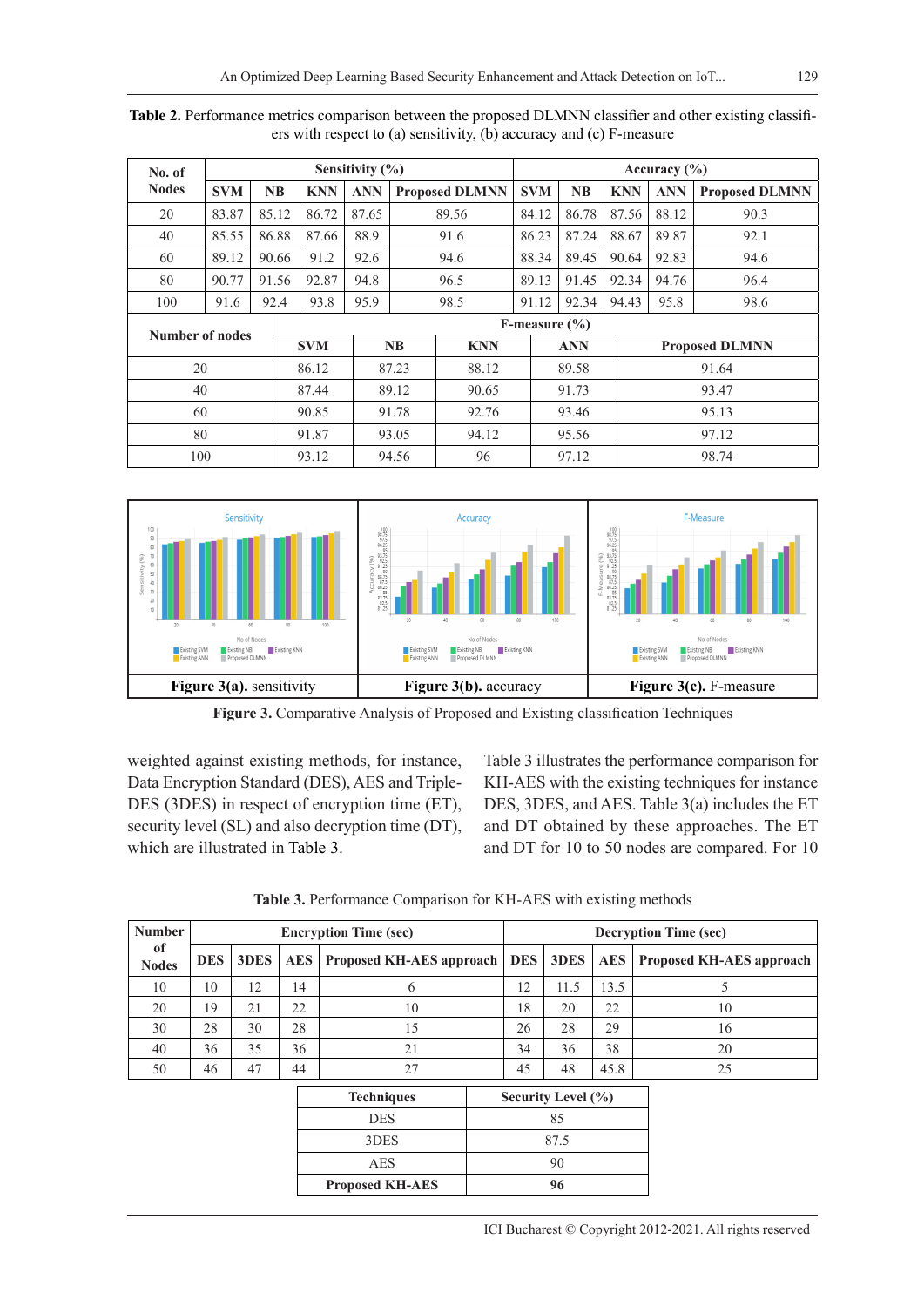nodes, the existing DES, 3DES, and AES obtain 10, 12, 14 seconds for ET, whereas the proposed KH-AES takes only 6 seconds to encrypt the data concerned. The ET and DT for KH-AES increase gradually, but compared with existing approaches, the proposed one obtains a lower ET and DT for all nodes. Table 3(b) contrasts the SL of the above-mentioned approaches. The proposed KH-AES obtains highest security (96%) amongst all methods. Table 3 is graphically expressed in Figure 4.

Figure 4 illustrates the performance of the proposed and existing techniques. In Figure 4(a), the ET for the proposed one is weighted against that of existing DES, AES and 3DES for disparate node counts. And in Figure 4(b), the DT is plotted against different node counts. be high. Here, the KH-AES achieves a security level of 96% while the existing DES, 3DES, and AES reach a security level of 85%, 87.5%, and 90% respectively. On this account, the proposed work acquires the highest level of security when analogized with others.

# **5. Conclusion**

It can be concluded that, the security and attack detection model performed well with hybrid techniques and it achieved better results for both proposed approaches. This work performs AD on IoT for SC by proposing an efficient IDS using DLMNN classifier. Entropy-HOA and KH-AES methods are proposed for performing FS phase and safe data sharing phase more efficiently. The performance of the proposed system is



**Figure 4.** Comparative analysis of proposed KH-AES and existing techniques in terms of encryption time, decryption time and security

Figure 4(b) clearly displays that the proposed method obtains a lower DT for every number of nodes when contrasted to the existing ones. The SL of the proposed and existing techniques is plotted as a graph in Figure 4(c). For 10 nodes, the proposed method obtains an ET of 6 seconds but the existing methods for instance DES, AES and 3DES take 10, 14, and 12 seconds for execution. The ET increases gradually when the number of nodes increases, but the proposed technique consumes less ime for every execution in contrast with the other existing methods. For an efficient data sharing, a method's SL should

analyzed utilizing the data which is gathered as of the NSL-KDD dataset. In this work, the IDS is employed for training which renders a higher detection and accuracy rate. The IDS tests the sensor values from the smart cities and detects the cyber-attacks. Based on the comparison results, the proposed DLMNN classifier has obtained the highest F-measure, sensitivity and accuracy values when analogized with some existing approaches and the proposed KH-AES achieves a security level of 96% during data transformation. Hence the proposed IDS detects the different types of attacks more efficiently than the existing methods.